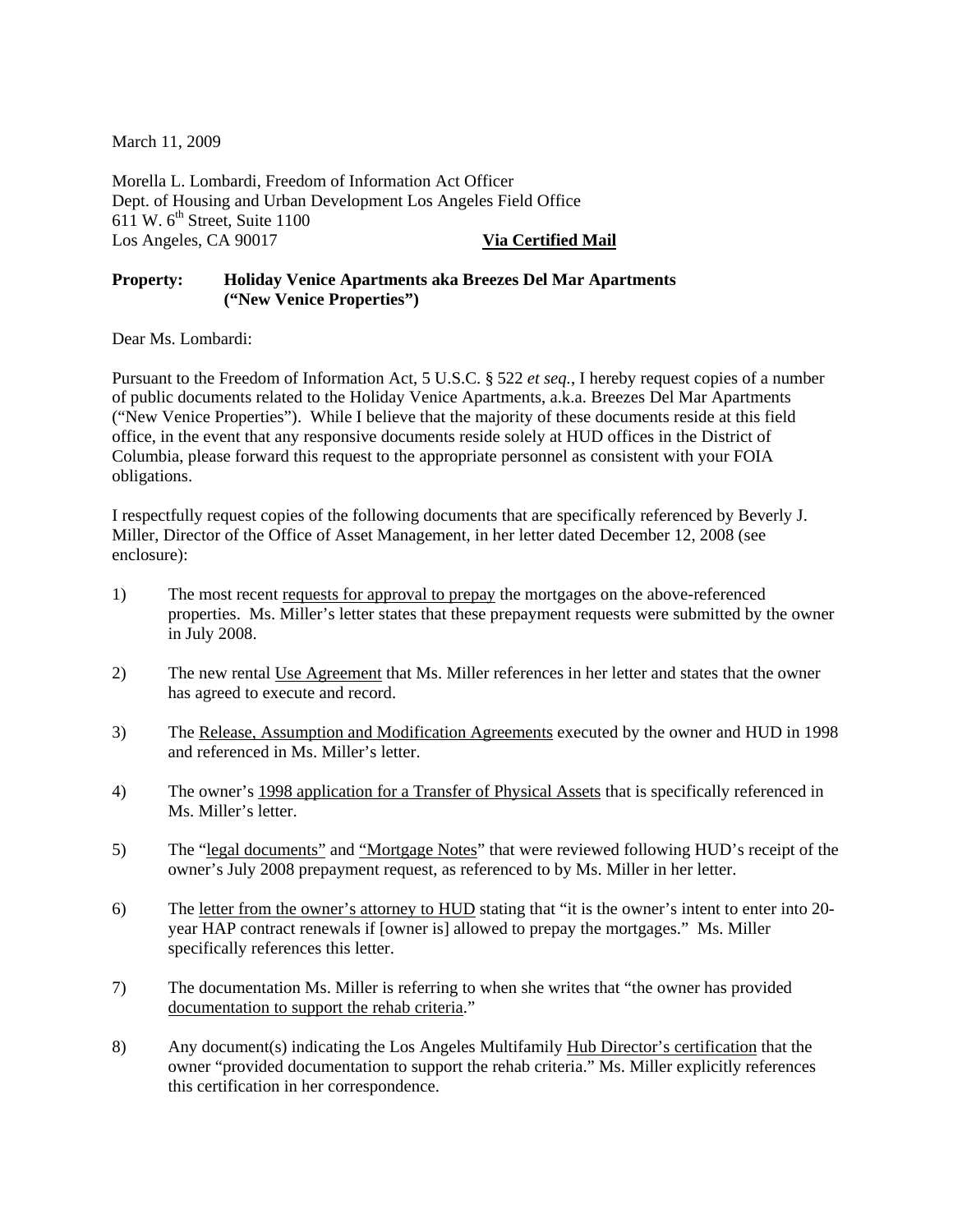In addition, I respectfully request copies of the following documents concerning the above-referenced properties that are generated or collected by HUD pursuant to Section 250 of the National Housing Act (codified at 12 U.S.C. Sec. 1715z-15) and according to the protocols established in HUD Notice H06-11 ("Prepayments Subject to Section 250(a) of the National Housing Act"):

- 9) The Prepayment Checklist created by HUD Asset Management staff following receipt of the owner's most recent prepayment request. The Checklist is generated pursuant to the protocol established in HUD Notice H06-11.
- 10) All documents that the Los Angeles Multifamily Hub was required to gather and review in accordance with the Prepayment Checklist, and as specified in HUD Notice H06-11. .
- 11) Any document that indicates a final decision by HUD on whether to grant or deny the owner's most recent prepayment request.
- 12) A copy of the owner's most recent "150-Day Notification Letter To Tenants". Pursuant to Section 250(a)(2) of the National Housing Act, the owner was required to forward a copy of the Notification Letter to the HUD Los Angeles Field Office.
- 13) The certification signed by the owner or the owner's representative that accompanied delivery of the most recent "150-Day Notification Letter To Tenants" to the Los Angeles Field Office. Pursuant to Section  $250(a)(2)$  of the National Housing Act, the owner was required to attach this certification to delivery of the Notification Letter to the local field office.
- 14) All HUD-93104 Forms ("Monthly Report of Excess Income") relating to the above-referenced properties, generated between 1997 and the present.

In addition, I respectfully request copies of the following documents, regarding the above-referenced properties:

- 15) Any written correspondence between HUD and the owner, or any agents thereof, regarding the owner's most recent prepayment request.
- 16) Any documents pertaining to the owner's most recent request to alter the existing rental rate structure for the above properties, as well as any documents indicating HUD's approval or denial of such requests.
- 17) Any documents listing Ezri Namvar or the Namco Capital Group as possessing an ownership interest in the properties and any documents reflecting a material alteration to any such interest.

In that none of the statutory exemptions to the mandatory disclosure provisions of the Freedom of Information Act apply to the above, you are required to respond to this Request within twenty (20) working days pursuant to 5 U.S.C. § 552(a)(6)(A). In unusual circumstances or in the unlikely event that access to any portion of the requested records is denied, you are required to state the reasons for doing so. With respect to any such denial, please state in writing the specific statutory basis relied upon and your reasons for believing that such basis is applicable to this Request. Please also separately state your reasons for not exercising your discretion to release such materials in the public interest, in the event you decline to do so.

While paper copies are certainly acceptable, you may alternatively send electronic copies of any responsive documents via e-mail to XXXXX@XXXX.com.